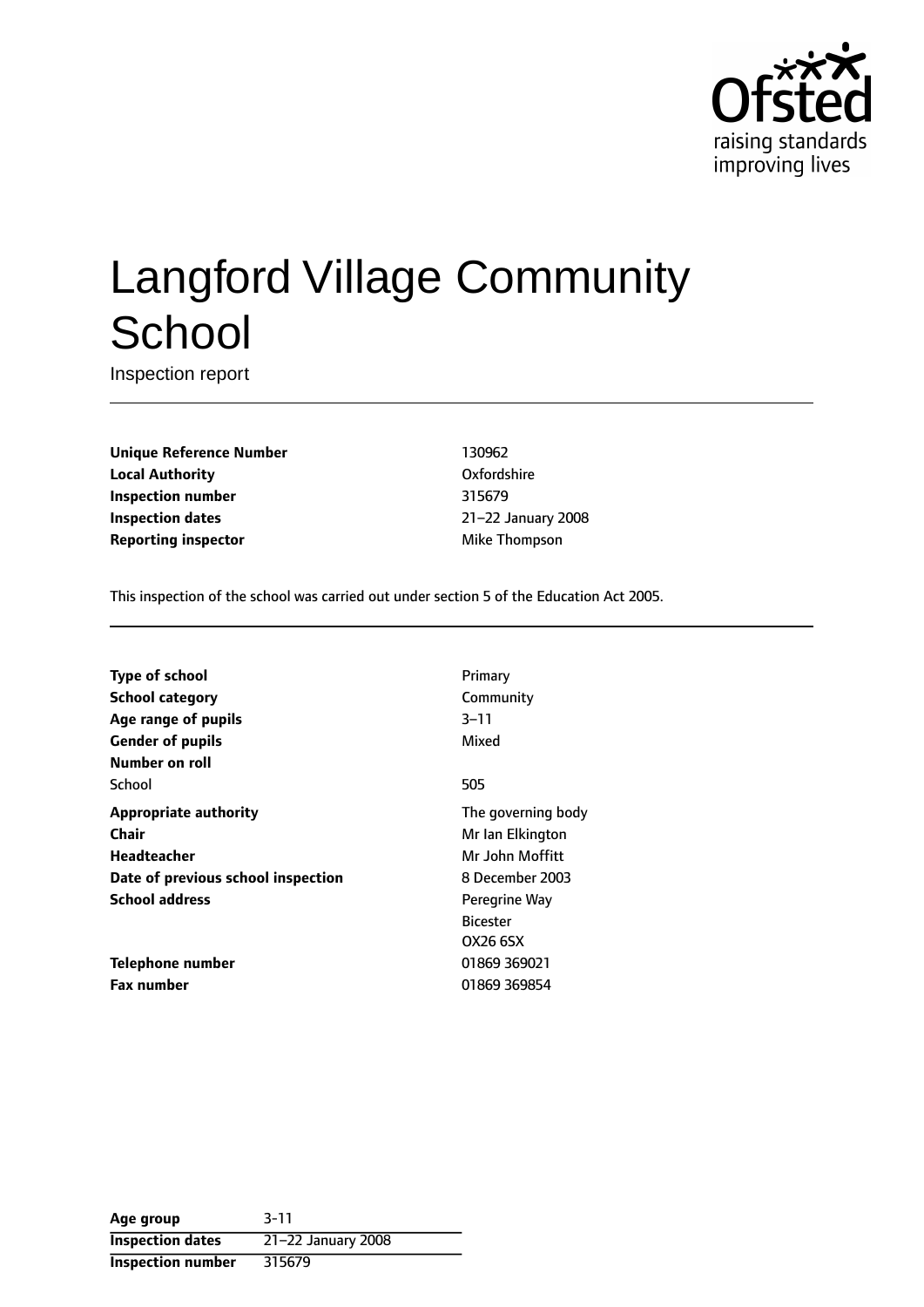.

© Crown copyright 2008

#### Website: www.ofsted.gov.uk

This document may be reproduced in whole or in part for non-commercial educational purposes, provided that the information quoted is reproduced without adaptation and the source and date of publication are stated.

Further copies of this report are obtainable from the school. Under the Education Act 2005, the school must provide a copy of this report free of charge to certain categories of people. A charge not exceeding the full cost of reproduction may be made for any other copies supplied.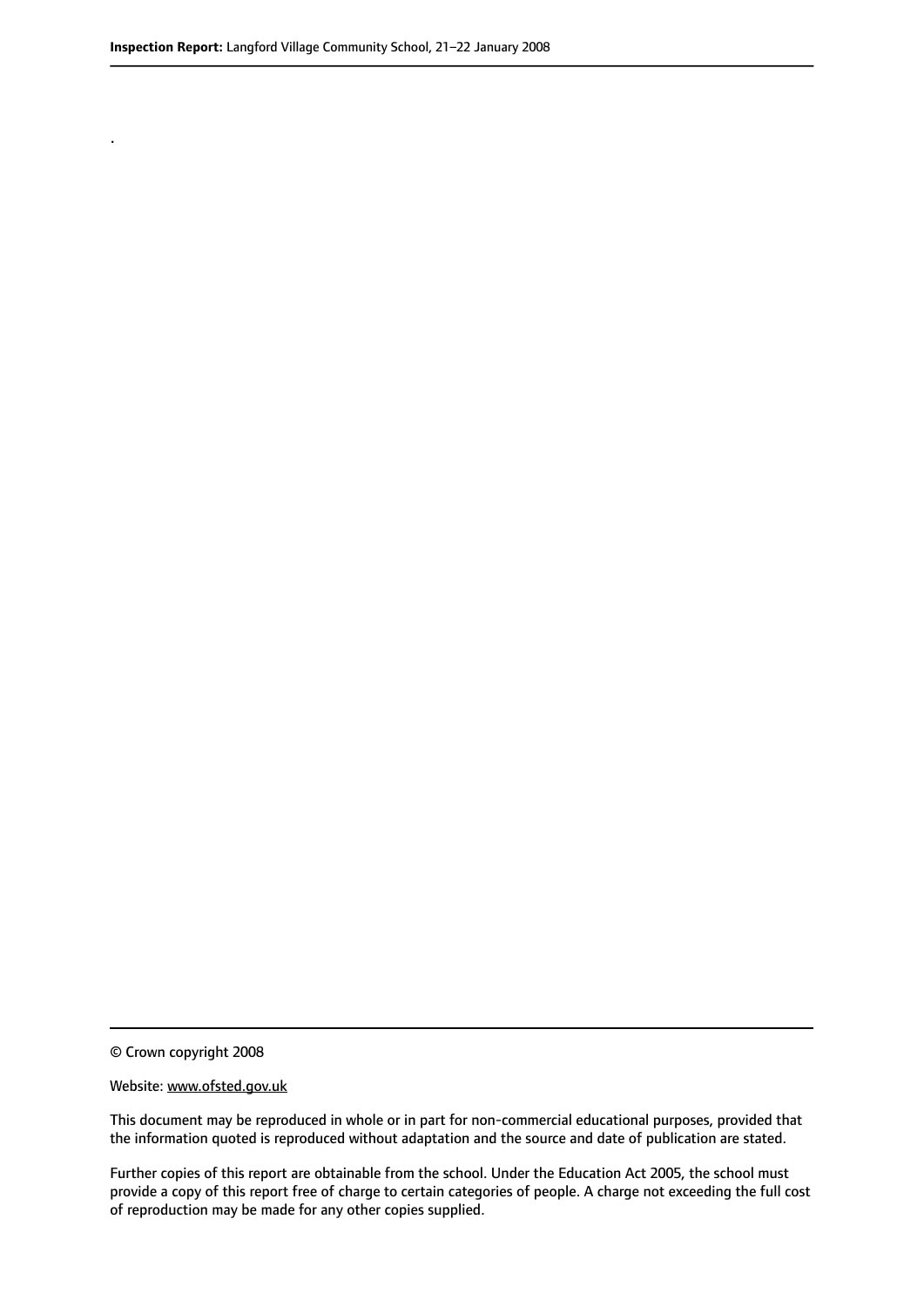### **Introduction**

The inspection was carried out by three Additional Inspectors.

#### **Description of the school**

This is a large primary school serving the Langford Village estate on the outskirts of Bicester. Its pupils are mostly of White British heritage, and are generally from advantaged home circumstances. The proportion with learning difficulties and disabilities is below average. The school has an International Schools Award, which is an accreditation for curriculum-based international work in schools, a Healthy Schools Award, and an Active Mark accreditation for its commitment to promoting physical exercise and school sport.

#### **Key for inspection grades**

| Grade 1 | Outstanding  |
|---------|--------------|
| Grade 2 | Good         |
| Grade 3 | Satisfactory |
| Grade 4 | Inadequate   |
|         |              |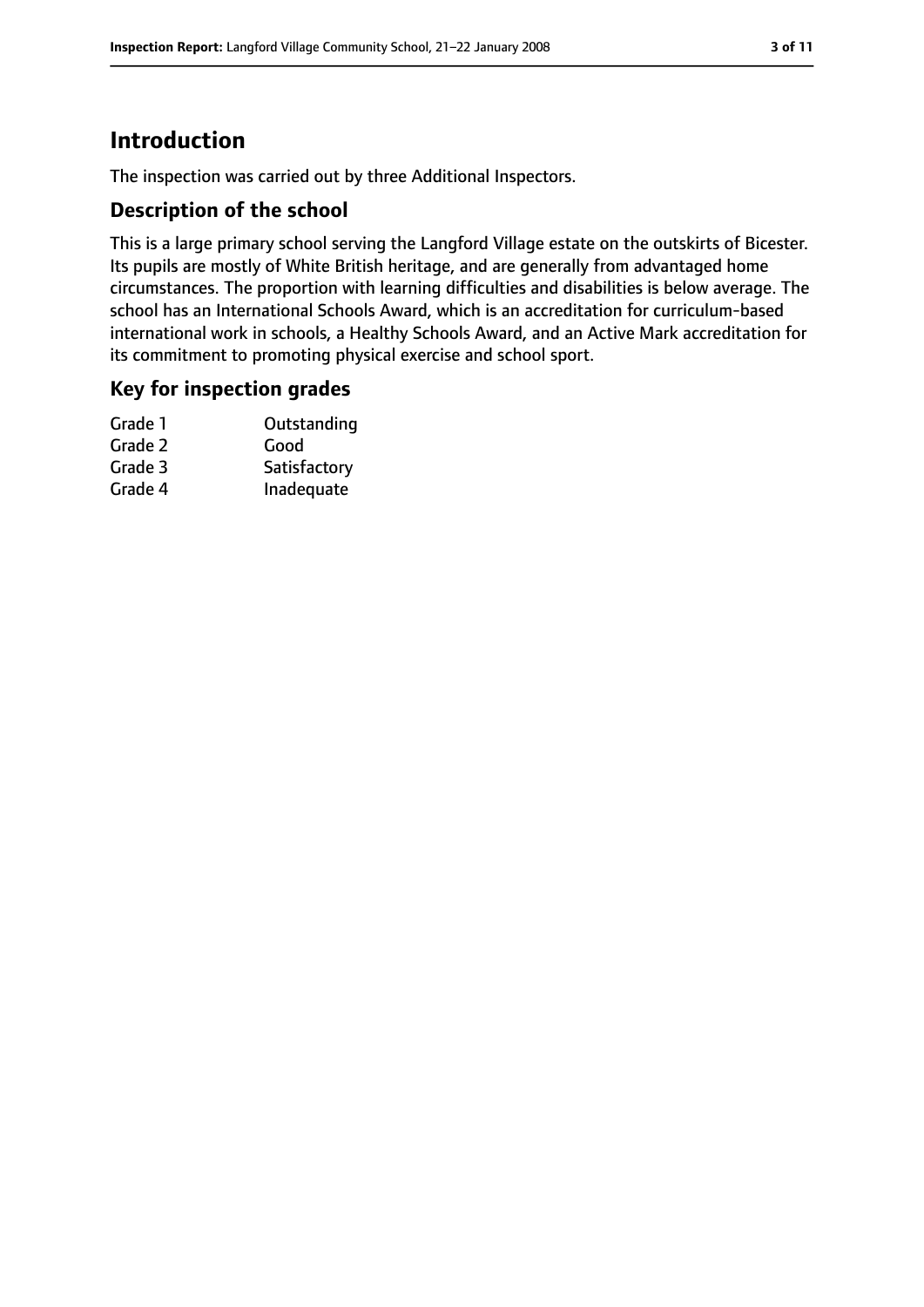### **Overall effectiveness of the school**

#### **Grade: 2**

Langford is a good school. Its pupils achieve well, both academically and in their personal development because they are taught well and the good curriculum helps develop their skills as learners. The vast majority of parents appreciate the many strengths identified by this inspection. One summarised these views well when commenting, 'I am very impressed with the positive atmosphere of the school. There is an excellent team of teachers and teaching assistants. The headteacher is dynamic and committed'.

In previous years, pupils invariably did better in Key Stage 1 than in Key Stage 2. However, standards are now rising in Key Stage 2, and are currently above average in most year groups, including Year 6. While bringing about this improvement in Key Stage 2, the management has successfully maintained standards at an above average level overall in Key Stage 1. This better performance at Key Stage 2 is a result of the intense focus placed on improving teaching and learning. However, there is still a significant variation in the quality of teaching provided here. This most often results from the extent to which teachers provide activities at different levels of difficulty to present achievable challenges for all. The consequence is that pupils make better progress in some classes than in others. The well-planned curriculum enables pupils to practise and develop skills of literacy and numeracy across a range of subjects and helps to bring relevance to their learning. It also enables pupils to develop a good awareness of their own cultural heritage. However, the provision in religious education (RE) does not place enough emphasis on major world faiths.

The school acknowledges some previous weaknesses in assessing pupils' attainment. Procedures have been strengthened and assessments are now more reliable. The robust tracking systems now in place provide clear evidence of the good progress made by pupils.

An important contributory factor to the school's effectiveness is the good pastoral care provided. This is an inclusive school in which each child matters. All pupils are warmly welcomed and equally valued. These qualities were succinctly summarised by the parent of a child with learning difficulties who wrote, 'I strongly feel that my child's needs have been taken on board and all the team at Langford have gone out of their way to learn about them and about how they can best provide support.'

The driving force behind the school's success is its good leadership and management at all levels. The headteacher, ably supported by his governors and senior managers, gives a strong lead. The school is not content to rest on its laurels and knows that it could be even better. It has made good progress since its last inspection, and the strong commitment shown to analyse the impact of its work and bring about further improvement leaves it well placed to continue to develop in future years.

#### **Effectiveness of the Foundation Stage**

#### **Grade: 2**

The children get off to a good start because of the good teaching and the outstanding curriculum. Lessons are planned well to challenge children and promote their enjoyment of learning. Most children join the Nursery with levels of attainment expected for their age. They make good progress and by the end of their Reception year standards are above average in most areas of learning. All adults carefully observe children's achievements and record them in detail. They then use this information effectively to plan what the children need to do next.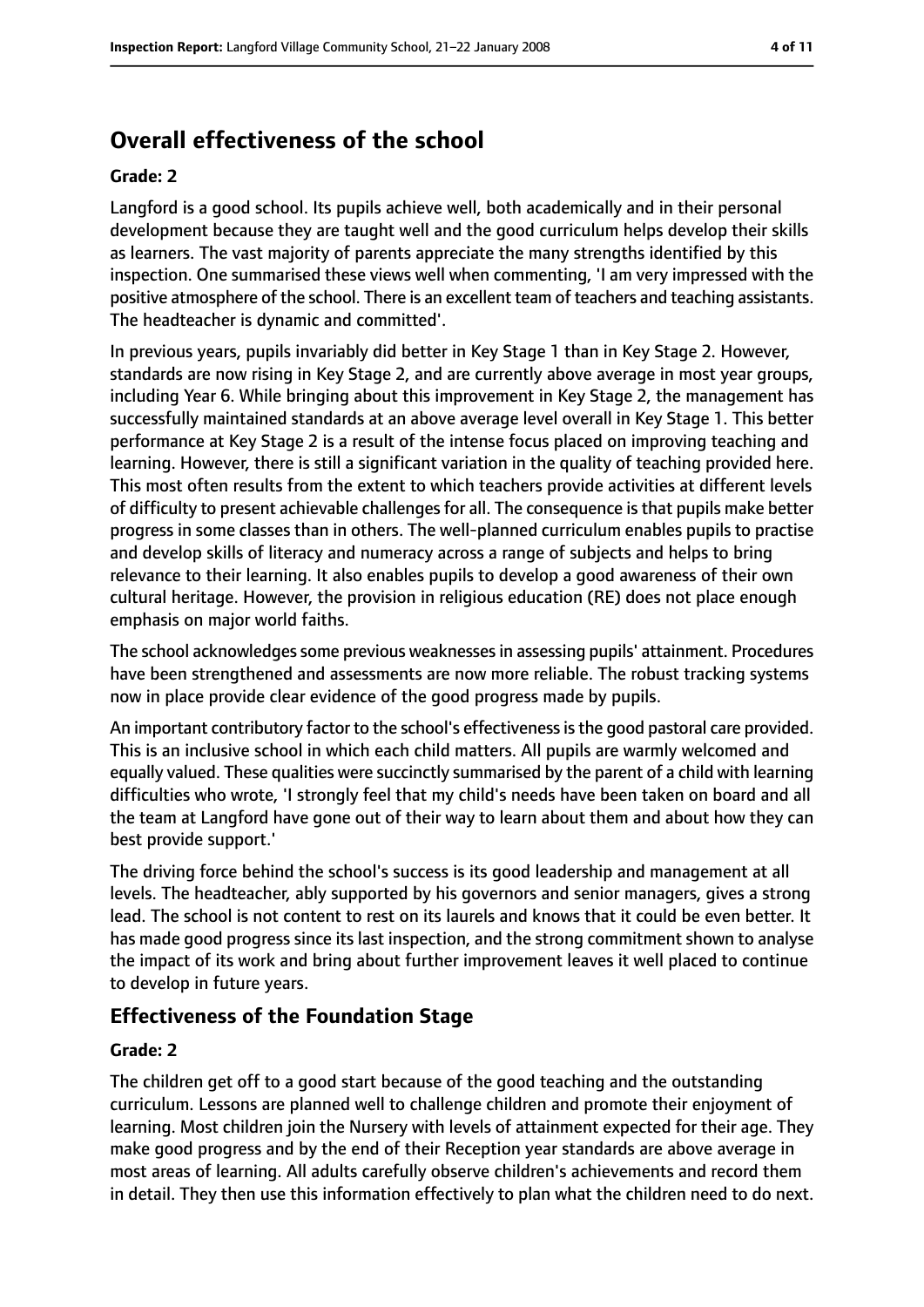The children are well cared for and settle quickly. The Foundation Stage is well led and managed. Because of careful evaluation, staff have an accurate understanding of areas that need to improve further. Parents are very happy with their children's progress. One appreciatively commented, 'The staff ensure that learning is fun and accessible to all.'

#### **What the school should do to improve further**

- Ensure greater consistency in the quality of teaching, including the marking of pupils' work, at Key Stage 2.
- Place a greater emphasis on developing pupils' understanding of major world faiths.

### **Achievement and standards**

#### **Grade: 2**

In previous years, standards at the end of Key Stage 2 were broadly in line with the national average in English, mathematics and science. Performance in science was invariably the weakest. In contrast, standards at the end of Key Stage 1 were significantly better than the national average in reading and writing, and broadly average in mathematics. The clear course of action taken by senior management has rapidly improved performance in Key Stage 2. Underpinning this is managers' more sophisticated use of data about pupils' attainment in the core subjects. Managers now identify areas of underachievement more precisely than in the past, and therefore target help where it is most needed. This development, allied with improvements in the quality of teaching and the clear framework provided by the curriculum, has resulted in rapid improvements in pupils' progress in Key Stage 2. The improvement in science has been particularly marked, following the appointment of a subject leader, after a period in which there was no science expert on the staff. Pupils with all types of learning difficulties or disabilities make similar progress to their peers. This occurs because of the clear structures provided by teachers to help pupils develop their basic skills, and the good quality help they are given in lessons.

### **Personal development and well-being**

#### **Grade: 2**

Pupils' attitudes to work and behaviour are good, enabling them to learn in a positive atmosphere. Attendance is good because of the efficient procedures and rigorous monitoring of any absence. Pupils contribute very well to their community through the school council, and appreciate the responsibility of helping younger pupils and those new to the school. One newly arrived pupil commented on how friendly everyone is and appreciated the feeling of security provided by the two pupils who were helping her settle in. Pupils' spiritual, moral, social and cultural development is good. However, their understanding of living in a multifaith society requires improvement. Discussions with pupils showed that they clearly understand the importance of healthy diet, exercise, and keeping safe. Through their good social skills, independence in learning, and good standards of literacy and numeracy, pupils are well prepared for the future.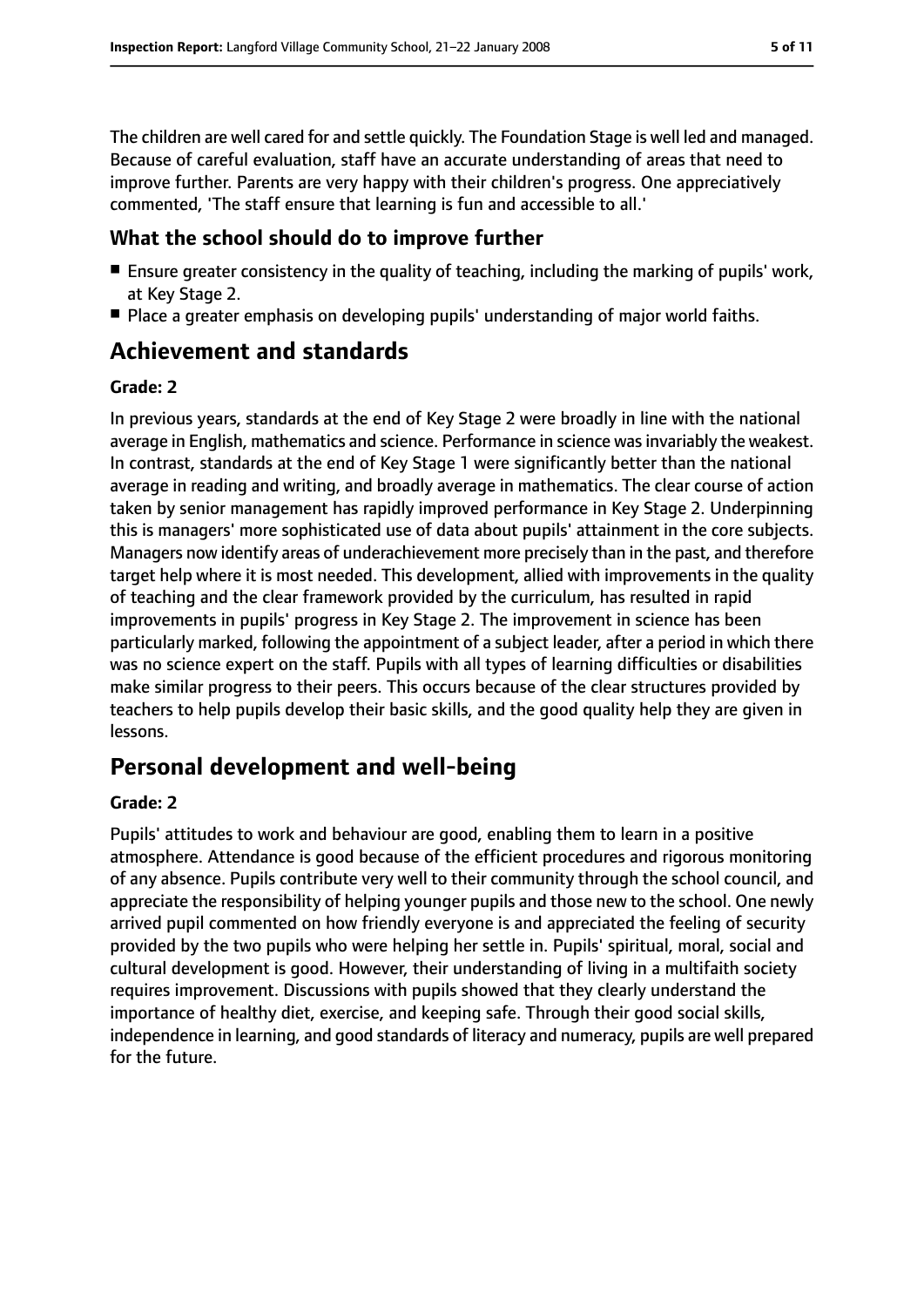## **Quality of provision**

### **Teaching and learning**

#### **Grade: 2**

Improved teaching over the past eighteen months has made a significant difference to pupils' progress and the standards achieved in Key Stage 2. Although teaching here is significantly better than it was, there is room for improvement. Teachers and their skilled teaching assistants use a wide variety of different strategies to maintain momentum in learning, often involving the pupils actively in the introductory tasks or discussions. This makes the learning stimulating and fun. Teachers place a strong emphasis on encouraging pupils to work independently, and balance this with good opportunities for pupils to collaborate with their 'learning partners'.

The school knows that it now needs to build on the improvements already made in teaching to ensure that more lessons are good or better. Currently, the teaching is of variable quality, ranging from outstanding to satisfactory. The key improvement required is in ensuring that in all lessons teachers provide pupils with activities, based around a common theme, that reflect their different levels of ability.

#### **Curriculum and other activities**

#### **Grade: 2**

The school is rightly proud of its 'seamless' curriculum which makes good links between learning in different subjects and provides pupils with a wide range of interesting activities. An outstanding feature is the International Schools Award, gained for links with schools abroad. Currently, a project on environmental issues, in partnership with a school in Uganda, is heightening pupils' ecological awareness and giving more relevance to their geographical studies. Another noteworthy feature is participation in the Forest Schools initiative, currently enjoyed by pupils in Year 1. This challenges pupils to use their initiative and solve problems within an outdoor environment. Ongoing work to improve provision in science by increasing teachers' subject knowledge and skills in assessing pupils, and by providing better resources, has improved standards. Work to improve provision in information and communication technology (ICT) is also underway. The school does not yet have enough information from assessments in this subject to arrive at a secure view about standards and pupils' progress. Specialist teaching in French is an asset, although the weekly lessons are too long and too infrequent. Enrichment activities, such as instrumental tuition, residential trips, and the use made of the locality, are outstanding features.

#### **Care, guidance and support**

#### **Grade: 2**

A very small proportion of parents who returned the inspection questionnaires expressed concerns about the quality of care provided. Inspectors looked closely at all aspects of this and find that, overall, the quality of pastoral care is good. Pupils have good reason to feel secure, and say that there is always someone willing to listen if they have a problem. Child protection procedures are securely in place. The good quality care and guidance provided for pupils with learning difficulties and disabilities contributes strongly to their good progress. A number of parents commented on this. One, the parent of a pupil with severe learning difficulties, said she was delighted with the support her child receives. The school has good systems for assessing pupils and setting individual targets, and these help to raise standards. Teachers' marking of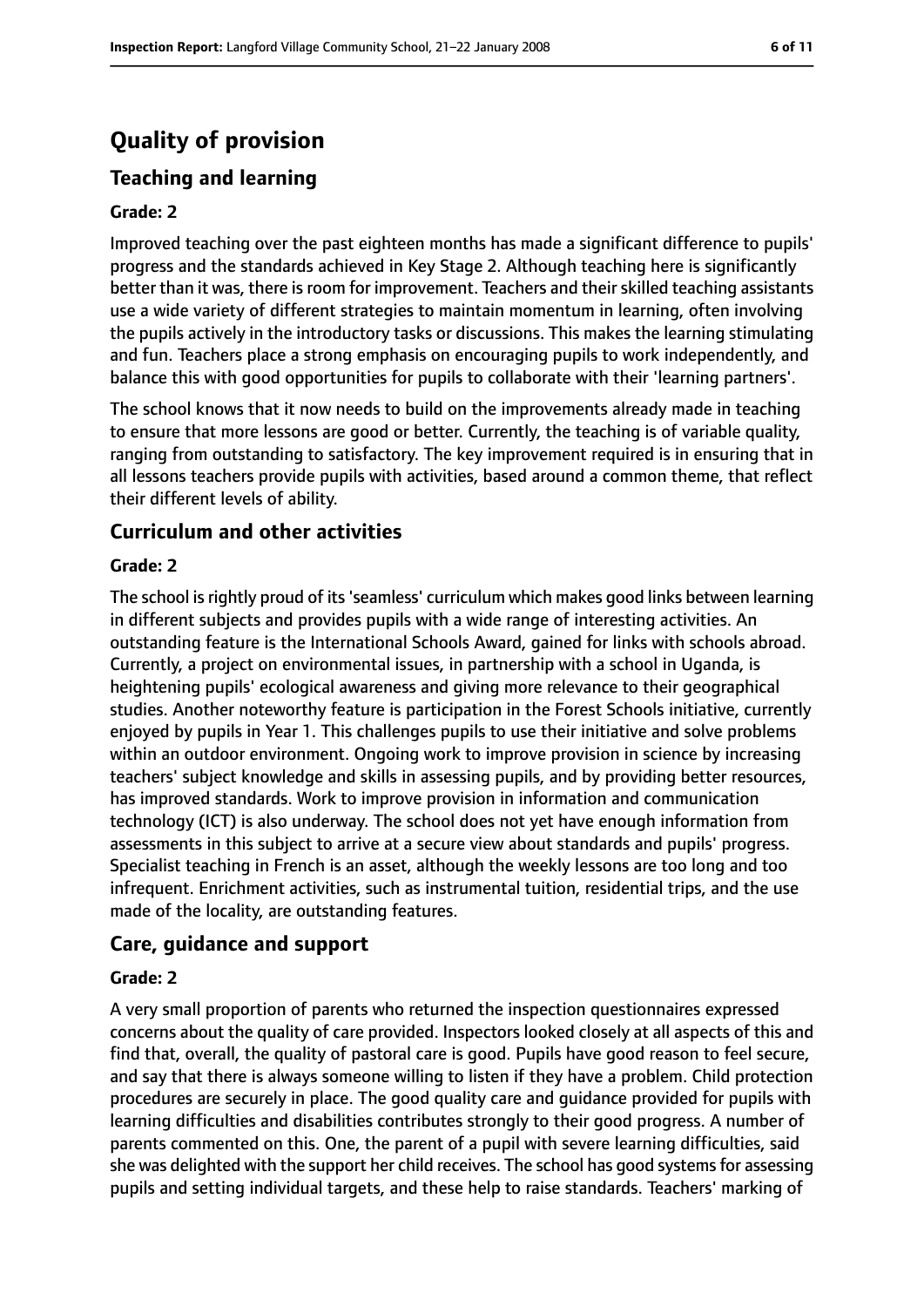pupils' work generally gives the pupils clear guidance about how to improve. However, marking is inconsistent and, in a few instances, pupils' work is not marked.

### **Leadership and management**

#### **Grade: 2**

High quality teamwork, a clear leadership structure, and the good management of personnel have enabled the headteacher and his senior managers to bring about significant improvements in performance. Nonetheless, senior management recognises that more work has to be done to raise standards further by eliminating the inconsistencies in teaching and learning. Leaders at all levels successfully focus on improving the quality of provision, and have devised clear plans to guide their actions. The school's monitoring of teaching and learning, including the close tracking of pupils' progress, has brought about good improvements. Staff are deployed astutely and provision for professional development is well targeted. Governance is good. Governors are well led, work hard to support the school, have a good understanding of the issues facing it, and are good at holding it to account.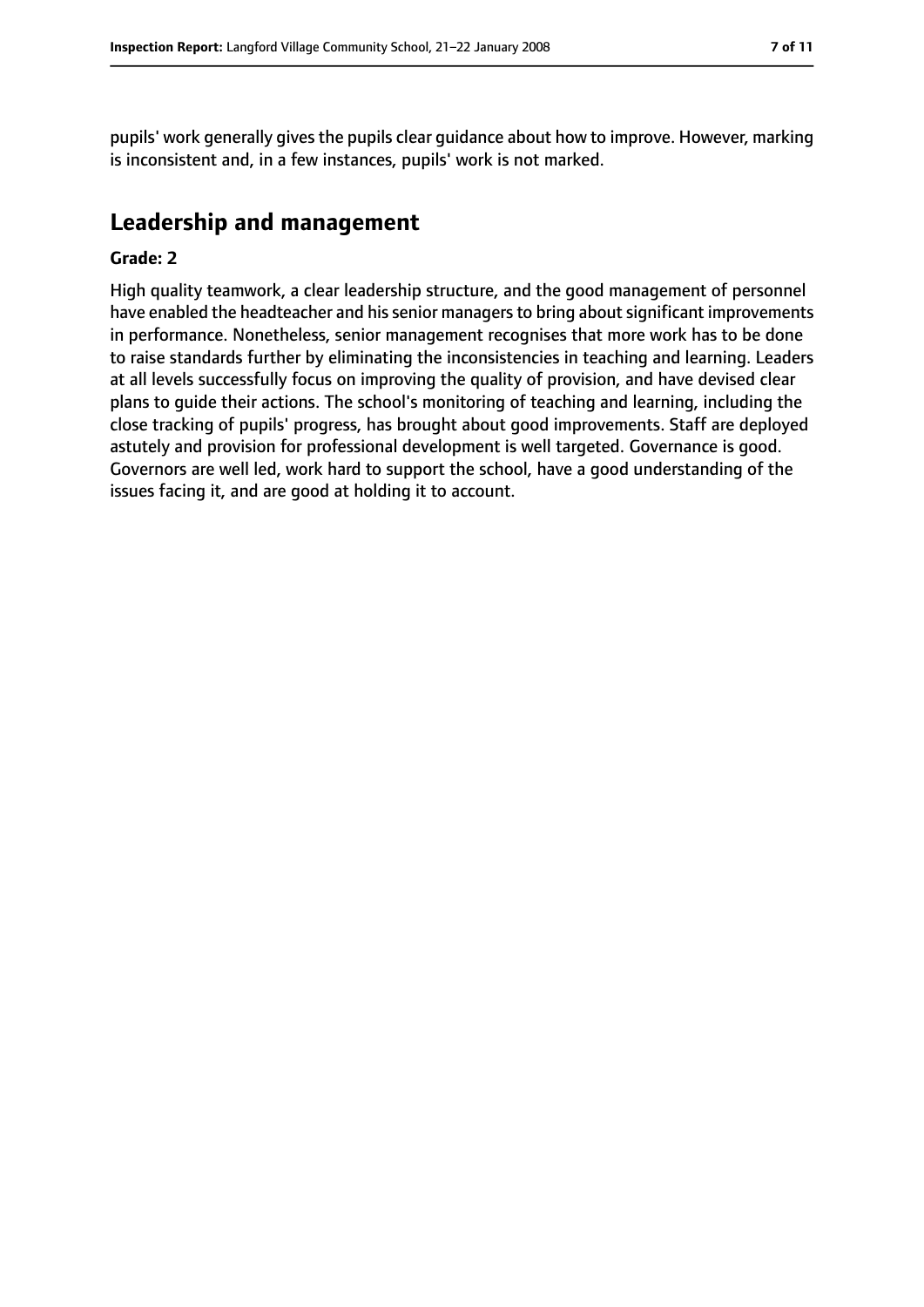**Any complaints about the inspection or the report should be made following the procedures set out in the guidance 'Complaints about school inspection', which is available from Ofsted's website: www.ofsted.gov.uk.**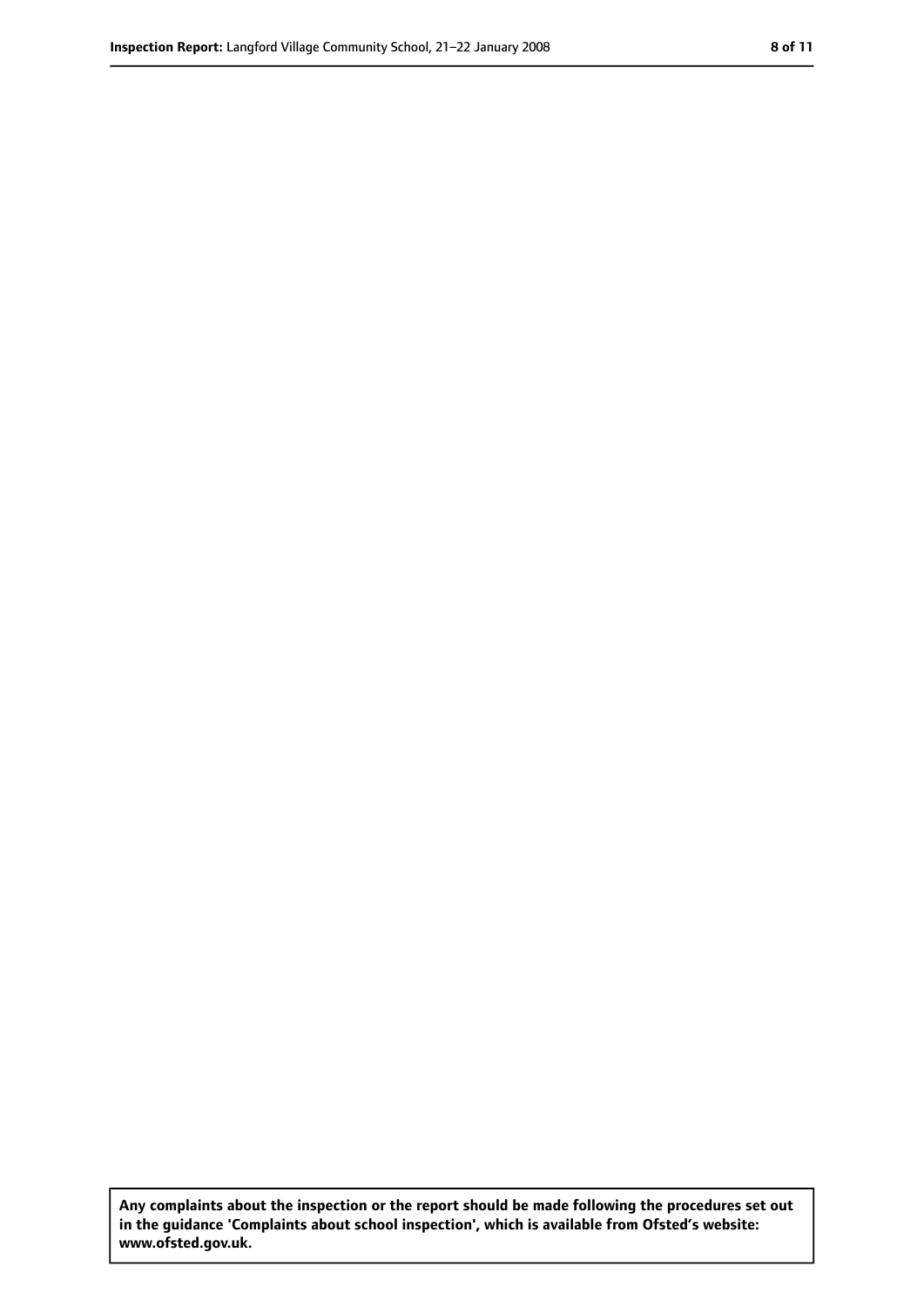## **Inspection judgements**

| $^{\backprime}$ Key to judgements: grade 1 is outstanding, grade 2 good, grade 3 satisfactory, and | <b>School</b>  |
|----------------------------------------------------------------------------------------------------|----------------|
| arade 4 inadequate                                                                                 | <b>Overall</b> |

### **Overall effectiveness**

| How effective, efficient and inclusive is the provision of education, integrated<br>care and any extended services in meeting the needs of learners? |     |
|------------------------------------------------------------------------------------------------------------------------------------------------------|-----|
| Effective steps have been taken to promote improvement since the last<br>inspection                                                                  | Yes |
| How well does the school work in partnership with others to promote learners'<br>well-being?                                                         |     |
| The effectiveness of the Foundation Stage                                                                                                            |     |
| The capacity to make any necessary improvements                                                                                                      |     |

#### **Achievement and standards**

| How well do learners achieve?                                                                               |  |
|-------------------------------------------------------------------------------------------------------------|--|
| The standards <sup>1</sup> reached by learners                                                              |  |
| How well learners make progress, taking account of any significant variations between<br>groups of learners |  |
| How well learners with learning difficulties and disabilities make progress                                 |  |

### **Personal development and well-being**

| How good is the overall personal development and well-being of the<br>learners?                                  |  |
|------------------------------------------------------------------------------------------------------------------|--|
| The extent of learners' spiritual, moral, social and cultural development                                        |  |
| The extent to which learners adopt healthy lifestyles                                                            |  |
| The extent to which learners adopt safe practices                                                                |  |
| How well learners enjoy their education                                                                          |  |
| The attendance of learners                                                                                       |  |
| The behaviour of learners                                                                                        |  |
| The extent to which learners make a positive contribution to the community                                       |  |
| How well learners develop workplace and other skills that will contribute to<br>their future economic well-being |  |

#### **The quality of provision**

| How effective are teaching and learning in meeting the full range of the<br>learners' needs?          |  |
|-------------------------------------------------------------------------------------------------------|--|
| How well do the curriculum and other activities meet the range of needs<br>and interests of learners? |  |
| How well are learners cared for, guided and supported?                                                |  |

#### **Annex A**

 $^1$  Grade 1 - Exceptionally and consistently high; Grade 2 - Generally above average with none significantly below average; Grade 3 - Broadly average to below average; Grade 4 - Exceptionally low.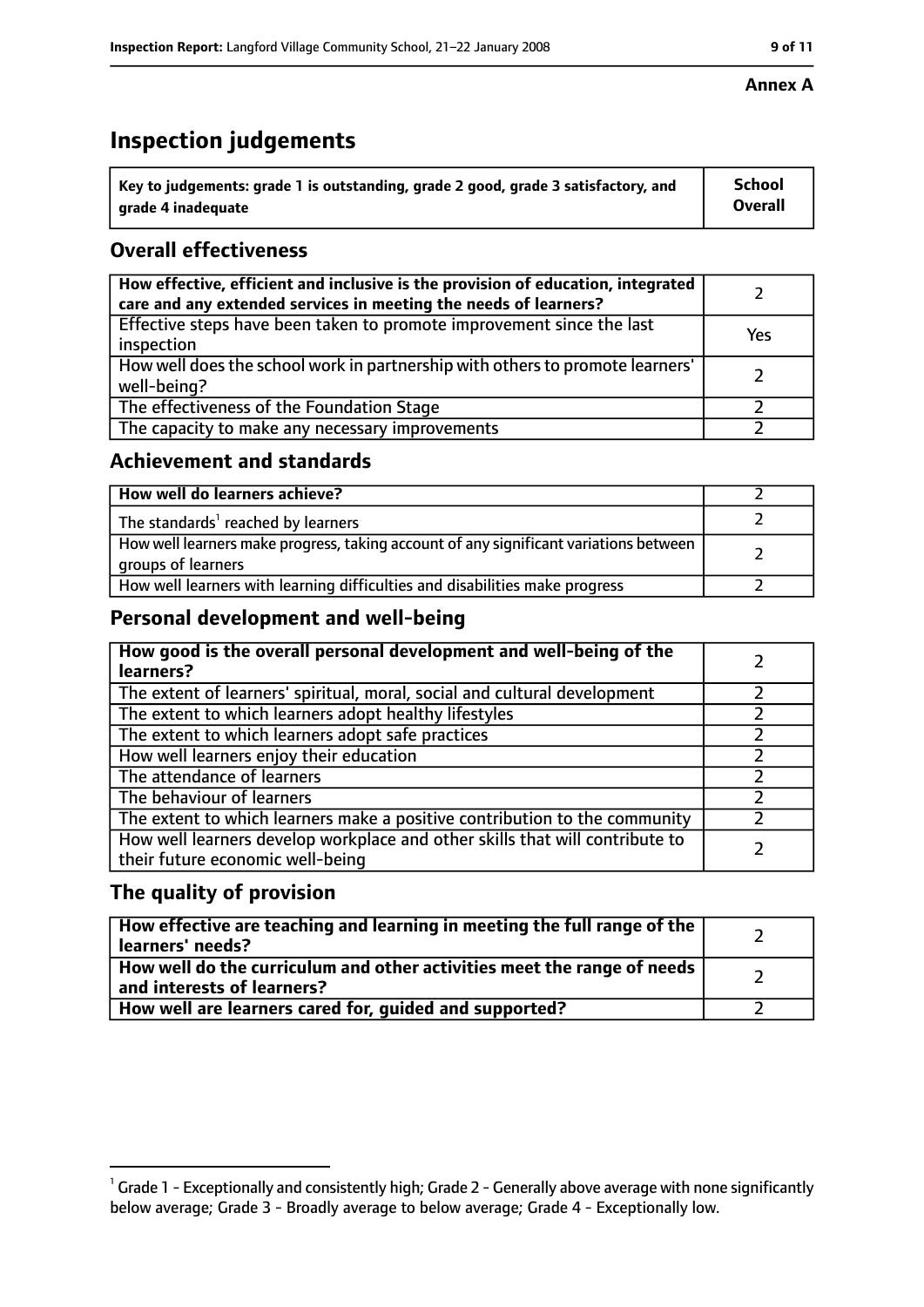#### **Annex A**

## **Leadership and management**

| How effective are leadership and management in raising achievement<br>and supporting all learners?                                              |     |
|-------------------------------------------------------------------------------------------------------------------------------------------------|-----|
| How effectively leaders and managers at all levels set clear direction leading<br>to improvement and promote high quality of care and education |     |
| How effectively leaders and managers use challenging targets to raise standards                                                                 |     |
| The effectiveness of the school's self-evaluation                                                                                               |     |
| How well equality of opportunity is promoted and discrimination tackled so<br>that all learners achieve as well as they can                     |     |
| How effectively and efficiently resources, including staff, are deployed to<br>achieve value for money                                          | 7   |
| The extent to which governors and other supervisory boards discharge their<br>responsibilities                                                  | 7   |
| Do procedures for safequarding learners meet current government<br>requirements?                                                                | Yes |
| Does this school require special measures?                                                                                                      | No  |
| Does this school require a notice to improve?                                                                                                   | No  |